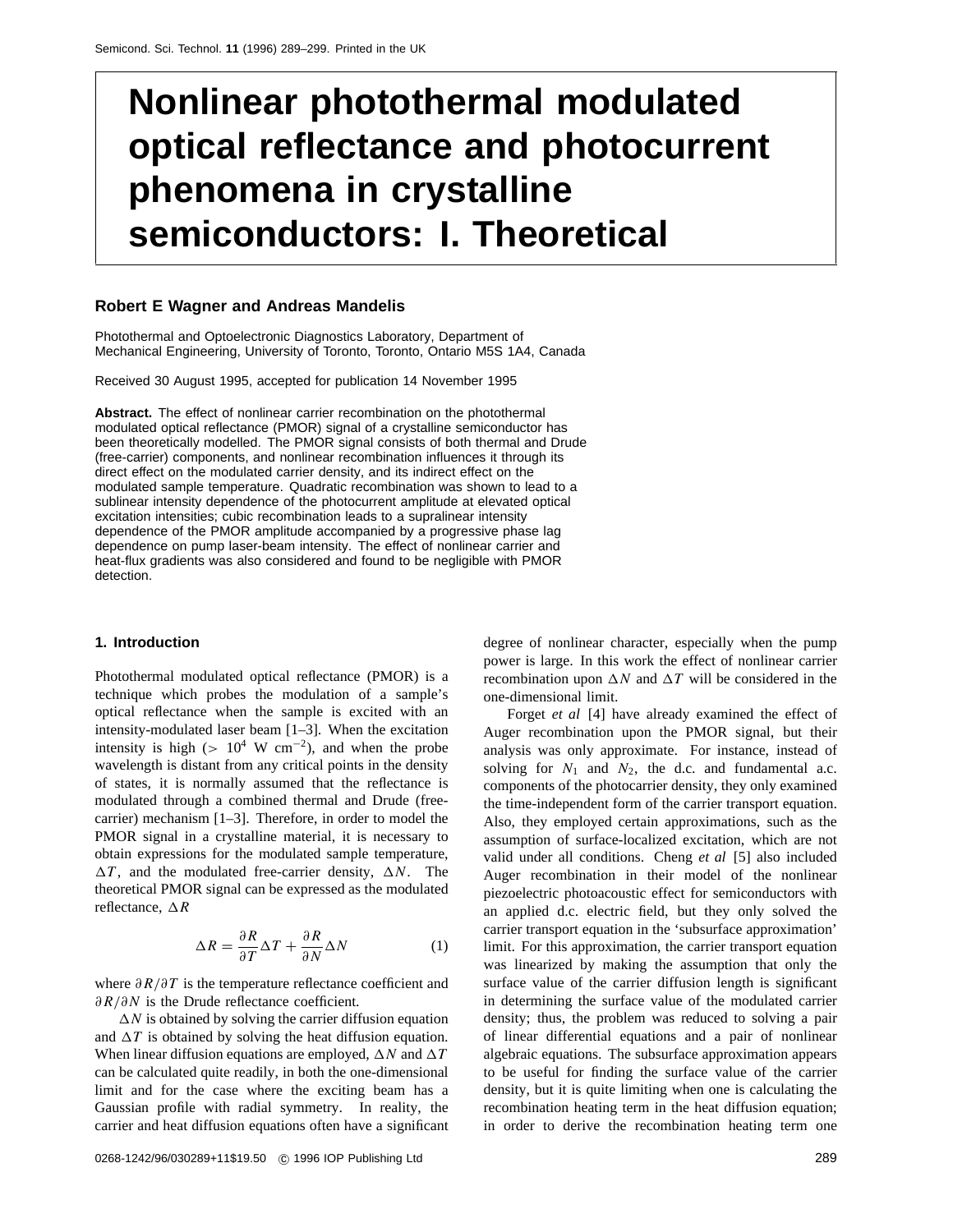must accurately know the modulated carrier density over at least one thermal diffusion length, which can be quite large at lower modulation frequencies. In the present case, a rigorous, generalized multiharmonic analysis is performed and the results are tested using numerical finite difference methods. The insights thus gained on the various nonlinearities in the PMOR signal can be used to elucidate the quantitative analysis of experimental PMOR data.

#### **2. The Drude or free-carrier component of ∆R**

# **2.1. Special case: optical excitation of transparent semiconductors**

In order to characterize the effect of nonlinear recombination upon the modulated carrier density, the following form of the carrier diffusion equation will be examined:

$$
\frac{\partial N}{\partial t} = D \frac{\partial^2 N}{\partial x^2} - g_1 (N - N_0) - g_2 (N - N_0)^2
$$
  
-g<sub>3</sub>(N - N<sub>0</sub>)<sup>3</sup> + S(x)(1 + e<sup>i\omega t</sup>). (2)

Here, N represents either the free-electron density  $(n)$ , or<br>the hole density  $(n)$  and  $N_0$  is the equilibrium carrier the hole density  $(p)$ , and  $N_0$  is the equilibrium carrier density. Also, *D* is the average carrier diffusion coefficient for electrons and holes; this average value represents an attempt to account for the Dember effect [6], and is used in place of the more complicated ambipolar relation  $[7]$ .  $g_1$  is the monomolecular (linear) carrier recombination coefficient, and is the inverse of the linear carrier lifetime,  $\tau$ .  $g_2$  is the bimolecular (quadratic) carrier recombination coefficient, and is usually associated with band-to-band radiative recombination.  $g_3$  is the Auger (cubic) carrier recombination coefficient. The Auger (cubic) carrier recombination coefficient. three recombination modes considered above have been examined in detail by Blakemore [8]. In truth, it is not always possible to have separate terms for the three recombination effects represented in equation (2), but this approximation is valid for the high-level optical injection conditions which are present with the use of tightly focused laser excitation [9]. In equation (2),  $S(x)$  is the volume number density of carriers generated per unit time, and  $f(t) = 1 + e^{i\omega t}$  is the temporal modulation function of the excitation beam.

Another approximation related to equation (2) is that the temperature gradients induced in the sample have no influence upon carrier transport. The validity of this assumption is not readily obvious; therefore, the appendix examines the issue and confirms this hypothesis.

In most PMOR experiments the free carriers are generated by a sinusoidal source. Thus, in equation (2) the carrier density can be expressed as

$$
N(x,t) = N_0 + \sum_{m=1}^{\infty} N_m(x) e^{i\omega(m-1)t}.
$$
 (3)

When equation (3) is substituted into equation (2) it is found that each harmonic ( $e^{i\omega mt}$ ) is associated with a separate nonlinear differential equation: the differential equation for the d.c. component of  $N(x)$  is found by collecting terms which have no time dependence:

$$
D\frac{\mathrm{d}^2 N_1}{\mathrm{d}x^2} - g_1 N_1 - g_2 N_1^2 - g_3 N_1^3 = -S(x). \tag{4}
$$

The first-harmonic component  $N_2$  is found by equating coefficients of the e<sup>i</sup>*ωt* factor:

$$
D\frac{\mathrm{d}^2 N_2}{\mathrm{d}x^2} - \mathrm{i}\omega N_2 - g_1 N_2 - 2g_2 N_1 N_2 - 3g_3 N_1^2 N_2 = -S(x) \tag{5}
$$

where it should be apparent that  $N_2$  is dependent on the d.c. component  $N_1$ . In general, the determination of the first-harmonic component is quite complex because two nonlinear differential equations must be solved. Equations (4) and (5) can be easily examined in order to identify approximate trends, which later can be compared with exact numerical solutions.

With regard to equation (4), this equation can be approximated as linear under 'low' excitation conditions,  $N_1 \ll g_1/g_2$  and  $N_1 \ll (g_1/g_3)^{1/2}$ ; in this case,  $N_1$  is small, and the  $g_1N_1$  recombination term is dominant. The linear limit of equation (4) is

$$
D\frac{\mathrm{d}^2 N_1}{\mathrm{d}x^2} - g_1 N_1 = -S(x). \tag{6}
$$

In order to obtain a simple approximate but analytic solution for comparative purposes,  $S(x)$  in equation (6) will be considered to be a slowly varying function of *x*; this would occur if the optical absorption coefficient in the sample is small. In this case, diffusion effects are not significant and equation (6) can be solved analytically

$$
N_1(x) = \frac{S(x)}{g_1} \tag{7}
$$

where surface recombination has been neglected. Although ignoring diffusion effects is not very realistic in many cases, equation (7) illustrates a generally applicable result:  $N_1(x)$  is linearly proportional to the pump intensity when recombination is linear.

Under 'moderate' excitation conditions,  $g_1/g_2 \ll$ <br> $\ll g_2/g_2$  and  $g_2 \gtrsim (g_2 g_2)^{1/2}$  the  $g_2 N^2$  recombination  $N_1 \ll g_2/g_3$  and  $g_2 > (g_1g_3)^{1/2}$ , the  $g_2N_1^2$  recombination<br>term in equation (A) may become dominant, and the relevant term in equation (4) may become dominant, and the relevant differential equation to be solved is nonlinear:

$$
D\frac{d^2 N_1}{dx^2} - g_2 N_1^2 = -S(x).
$$
 (8)

If diffusion effects are again ignored, an approximate analytical solution for equation (8) is possible:

$$
N_1(x) = \left(\frac{S(x)}{g_2}\right)^{1/2}.
$$
 (9)

Thus,  $N_1(x)$  should be approximately proportional to the square root of the pump intensity when quadratic (bimolecular) recombination is dominant, and diffusion is negligible.

Finally, under 'high' excitation conditions,  $N_1 \gg g_2/g_3$ and  $N_1 \gg (g_1/g_3)^{1/2}$ , the  $g_3N_1^3$  recombination term is<br>expected to dominate resulting in the following form of expected to dominate, resulting in the following form of equation (4):

$$
D\frac{d^2 N_1}{dx^2} - g_3 N_1^3 = -S(x). \tag{10}
$$

290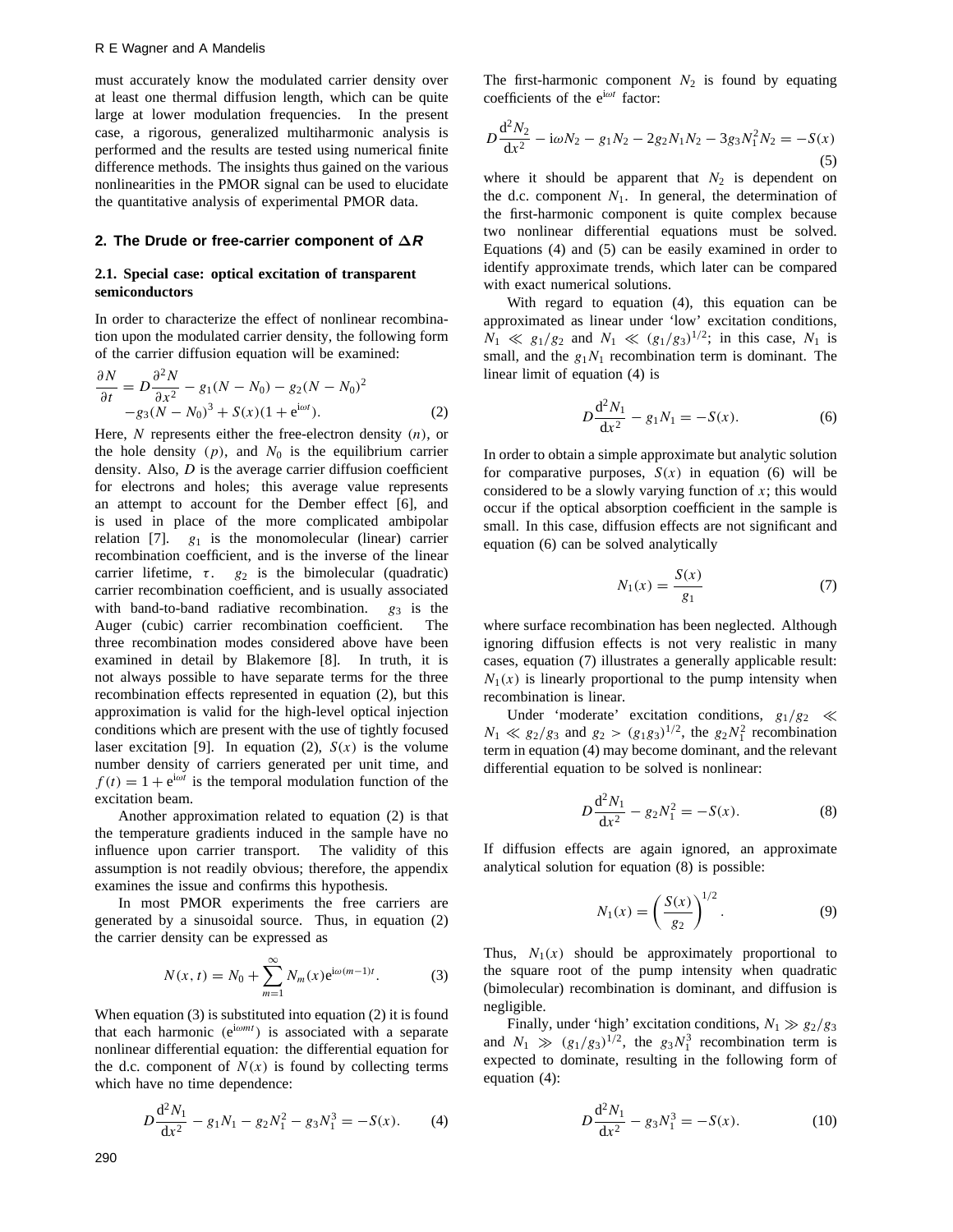Again ignoring diffusion effects

$$
N_1(x) = \left(\frac{S(x)}{g_3}\right)^{1/3}.
$$
 (11)

Equation (11) illustrates that  $N_1(x)$  should be approximately proportional to the cube root of the pump intensity when cubic or Auger recombination is dominant, and diffusion is minor.

It is also possible to examine the behaviour of  $N_2(x)$ , the first-harmonic component of  $N(x)$ , under similar conditions. Before any exact solutions for  $N_2(x)$  are examined, it should be noted that under low excitation conditions, equation (5) reduces to

$$
D\frac{d^2N_2}{dx^2} - i\omega N_2 - g_1N_2 = -S(x)
$$
 (12)

where linear recombination is assumed to dominate. This type of linear diffusion equation is often used in PMOR modelling because its 3D analogue can be solved routinely with a moderate amount of computer power. Various approximate solutions of equation (5) will be examined in order to generate a set of criteria which can be used to establish whether equation (12) is valid under given experimental conditions. In what follows, carrier diffusion will be ignored, which is strictly true with optical excitation of transparent semiconductors, usually in the subbandgap region. Then, the value for  $N_1$  is given by equation (7); substituting this solution into equation (5) yields

$$
-i\omega N_2 - g_1 N_2 - \frac{2g_2}{g_1} S(x) N_2 - \frac{3g_3}{g_1^2} S(x)^2 N_2 = -S(x). \tag{13}
$$

Thus,  $N_2(x)$  can be easily obtained

$$
N_2(x) = \frac{S(x)}{g_1 + i\omega + (2g_2/g_1)S(x) + (3g_3/g_1^2)S(x)^2}.
$$
 (14)

If  $S(x)$  is in the *low pump-intensity range*,  $S(x) \ll g_1^2/2g_2$ <br>and  $S(x) \ll (g^3/3g_2)^{1/2}$  then it can be shown quite readily and  $S(x) \ll (g_1^3/3g_3)^{1/2}$ , then it can be shown quite readily that equation (14) reduces to that equation (14) reduces to

$$
N_2(x) = \frac{S(x)}{g_1 + i\omega}.\tag{15}
$$

Therefore,  $N_2(x)$  is linearly proportional to the pump intensity when recombination is linear.

At *moderate pump-intensity levels*, the value for  $N_1(x)$ may be given by equation (9); substituting this solution into equation (5) yields

$$
N_2(x) = \frac{S(x)}{g_1 + i\omega + 2g_2^{1/2}S(x)^{1/2} + (3g_3/g_2)S(x)}.
$$
 (16)

If  $S(x)$  is in the 'moderate' range,  $g_1^2/4g_2 \ll S(x) \ll$ <br> $4g_1^3/9g_2^2$  and  $g_2 \gtrsim (3g_1g_2/1)^{1/2}$  then equation (16)  $4g_2^3/9g_3^2$  and  $g_2 > (3g_1g_3/4)^{1/2}$ , then equation (16) simplifies to

$$
N_2(x) = \frac{1}{2} \left( \frac{S(x)}{g_2} \right)^{1/2} \tag{17}
$$

 $\frac{2}{82}$  /<br>which indicates that the first harmonic of the free-carrier density should be proportional to the square root of the pump intensity when bimolecular recombination is dominant.

Finally, at the *highest pump-intensity levels*, the value for  $N_1(x)$  is given by equation (11); substituting this solution into equation (5) yields

$$
N_2(x) = \frac{S(x)}{g_1 + i\omega + (2g_2/g_3^{1/3})S(x)^{1/3} + 3g_3^{1/3}S(x)^{2/3}}.
$$
\n(18)

In the 'high' excitation range,  $S(x) \gg (g_1^3/27g_3)^{1/2}$  and  $S(x) \gg 8a^3/27a^2$  the dominant term in the denominator  $S(x) \gg 8g_2^3/27g_3^2$ , the dominant term in the denominator<br>of equation (18) is the Auger term so equation (18) can be of equation (18) is the Auger term, so equation (18) can be approximated by

$$
N_2(x) = \frac{1}{3} \left( \frac{S(x)}{g_3} \right)^{1/3} \tag{19}
$$

which indicates that  $N_2(x)$  should be proportional to the cube root of the excitation intensity when carrier diffusion is negligible.

From the preceding analysis of the carrier diffusion equation, one important conclusion can be made. If a PMOR signal is composed mainly of a free-carrier component, then the validity of using equation (12) instead of equation (5) to model the effect can be tested by examining the linearity of the PMOR signal: if it has a noticeable sublinear intensity dependence, nonlinear recombination effects may be important, and a more complicated diffusion equation than equation (12) must be solved.

#### **2.2. General case: exact finite-difference treatment**

Unfortunately, the above treatment is only valid in the special case when carrier diffusion is negligible, which is only true when the optical absorption length  $L_{\alpha}$  is greater than the carrier diffusion length  $L<sub>D</sub>$ . In most PMOR experiments the sample is excited with strongly absorbed light for which the optical absorption coefficient *α* (or  $1/L_{\alpha}$ ) is greater than 10<sup>6</sup> m<sup>-1</sup>, or  $L_{\alpha}$  is less than 1  $\mu$ m. Since  $L<sub>D</sub>$  in crystalline silicon is on the order of 100  $\mu$ m, clearly  $L_{\alpha}$  is usually much smaller than  $L_D$  under conditions of super-bandgap optical excitation. To study the effects of carrier diffusion on the solution of equations (4) and (5), these equations can be rigorously solved for typical experimental situations using a finite difference technique.

For the finite difference solution, the sample of thickness *L* was divided into *n* layers, each of thickness  $\Delta x = L/n$ . Assuming linear optical absorption, the number of carriers generated in layer *i* was

$$
G(i) = I\{\exp[-\alpha \Delta x(i-1)] - \exp(-\alpha \Delta x i)\}\qquad(20)
$$

where *I* (in  $m^{-2}$  s<sup>-1</sup>) is the flux of super-bandgap photons entering the sample. Considering the conservation of carrier density for each layer in the sample, finite difference equations were obtained for the d.c. carrier density *<sup>N</sup>*<sup>1</sup> (one equation for each layer in the sample). With regard to the finite difference equations for the first-harmonic component *N*<sub>2</sub>, the solution for *N*<sub>2</sub> is real when  $\omega \ll 1/\tau$ , that is, at low modulation frequencies. Since this limit is experimentally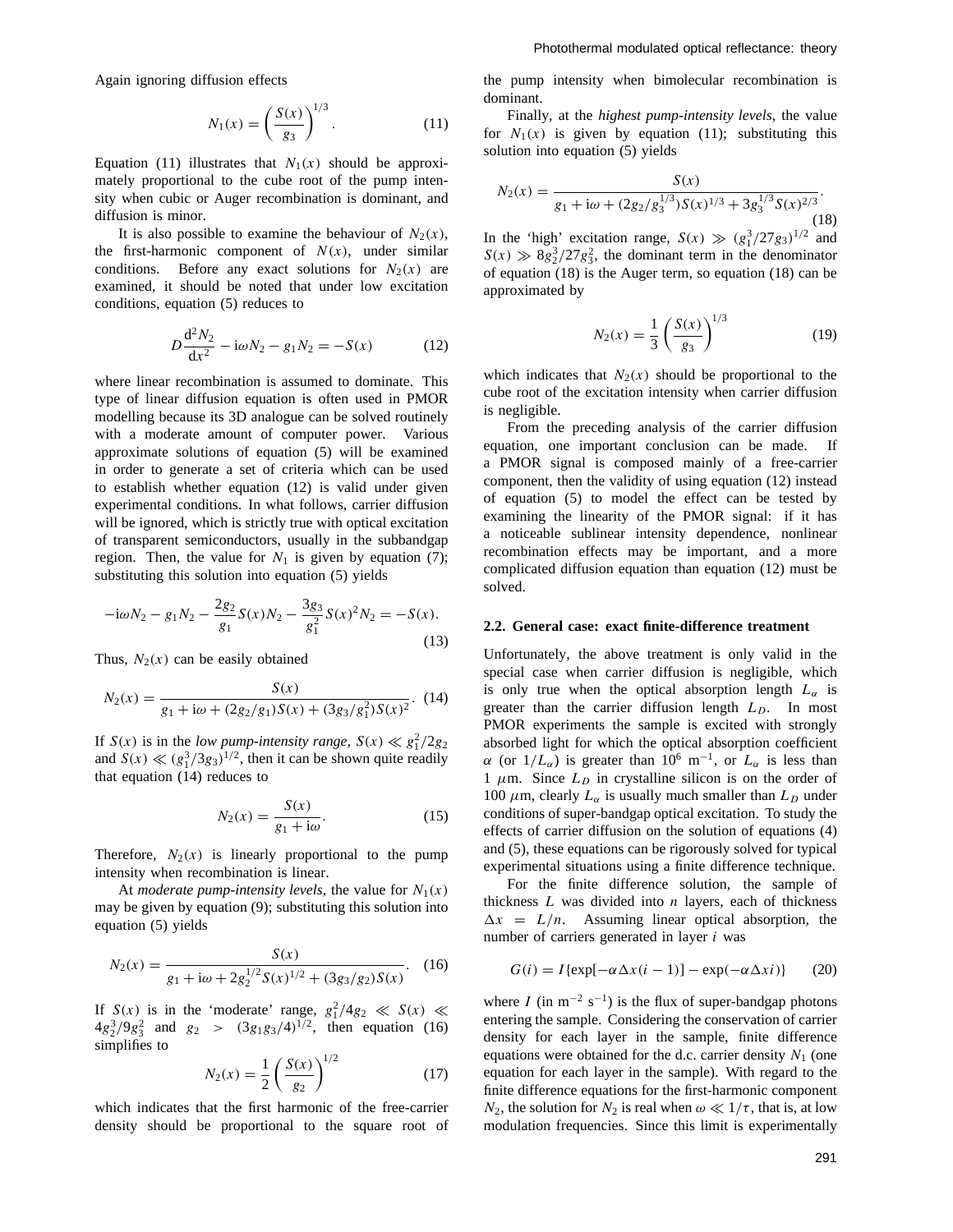common and theoretically convenient, it will be considered here. In this case the finite difference equations for  $N_2$ are similar to those for  $N_1$ . The strategy for obtaining a numerical solution for  $\{N_1(i)\}$  and  $\{N_2(i)\}$  is to assume starting values for these quantities such as the analytical solution in the absence of nonlinear recombination, and then to iteratively obtain improved values for  $\{N_1(i)\}\$  and  ${N_2(i)}$  until the solution converges. In the present case, the rate of solution convergence depends upon the value of  $\Delta x$ , or upon the number of layers *n*. For instance, when the sample thickness was assumed to equal  $0.8L<sub>D</sub>$  and *n* was set to 50, up to 12 000 iterations were required for the solution to converge. Convergence was assumed to occur when the fractional change of  $\{N_1(i)\}$  and  $\{N_2(i)\}$  was less than 10<sup>-6</sup> between successive iterations. When *n* was increased to 500, convergence was orders of magnitude slower. Overall, for the simulations to be presented in this work, the sample thickness was always  $0.8L<sub>D</sub>$ , and *n* ranged from 50 to 200. For these standard values of *L* and *n*, the value of  $\Delta x$  was about  $3 \times 10^{-6}$  m; thus, optical absorption profiles were not resolvable for absorption coefficients above  $3 \times 10^5$  m<sup>-1</sup> (or  $1/\Delta x$ ).

#### **2.3. Numerical simulations**

In order to examine the effect of carrier diffusion on the intensity dependence of the free-carrier density, a number of simulations were carried out for silicon. Since the Drude component of the PMOR signal is sensitive to the surface value of the free-carrier density,  $N_1(1)$  and  $N_2(1)$  were determined as a function of  $I$ , under two conditions of opacity:

(i) Moderately high optical absorption coefficient,  $\alpha$  =  $10^4$  m<sup>-1</sup>; thus,  $L_\alpha \approx L_D$  and carrier diffusion is essentially suppressed. Two nonlinear special cases were considered: (a) linear and quadratic recombination present and (b) linear and cubic recombination present.

(ii) High optical absorption coefficient,  $\alpha = 10^6$  m<sup>-1</sup>; thus,  $L_{\alpha} \ll L_D$  and carrier diffusion is significant. The same two special cases were examined as in (i).

Only two recombination modes were examined at a time, so that the transition from linear to nonlinear behaviour could be clearly observed. This avoids the situation where both quadratic and cubic recombination are significant over the same range of pump intensity. By judiciously choosing values of  $g_1$ ,  $g_2$  and  $g_3$  it is possible to have ranges of intensity where only one recombination channel is dominant at a time, but in general, this is not the case.

One common experimental method for monitoring nonequilibrium free carriers in a semiconductor is to measure the sample photoconductivity using a transverse geometry [10]. If the applied electric field is uniform as a function of depth in the sample, then the photocurrent (PC) is proportional to the number of photocarriers integrated over the thickness of the sample. Thus, in addition to calculating  $N_1(l)$  and  $N_2(l)$  as outlined for the above simulations, the summed quantities

$$
\sum N_1 \equiv \sum_{i=1}^n N_1(i) \tag{21a}
$$

and

$$
\sum N_2 \equiv \sum_{i=1}^n N_2(i) \tag{21b}
$$

were also determined, as an approximation to the average photocarrier density integrated over the sample thickness. This makes possible a comparison between the intensity behaviour of the Drude component of the PMOR signal and the transverse photoconductivity. In all cases the carrier diffusion coefficient was  $3 \times 10^{-3}$  m<sup>2</sup> s<sup>-1</sup> and the linear carrier lifetime was 10<sup>−</sup><sup>5</sup> s. The simulation diffusion coefficient is typical of high-quality silicon [11], and the value for the lifetime is about a factor of 10 below the maximum measured for silicon [11], and is typical of values obtained for silicon using the modulated photocurrent method [12]. Also, surface recombination velocities were set equal to zero, and the pump photon energy was 2.4 eV. In addition,  $g_2 = 2 \times 10^{-19}$  m<sup>3</sup> s<sup>-1</sup>, which ensures that quadratic recombination has a range of domination below the intensity range where cubic recombination dominates. According to Schroder [9], the value of *<sup>g</sup>*<sup>2</sup> for silicon and germanium at room temperature is about a factor of 10 lower than the value used in the present simulations. This does not alter the general characteristics of the simulations, but it does mean that higher pump powers are probably required to see nonlinear effects due to quadratic recombination in real Si or Ge. In fact, for Si and Ge it does not appear that there is any range in excitation power where quadratic recombination dominates over both linear and Auger recombination. The value of  $g_3$  was set [4] equal to  $4 \times 10^{-43}$  m<sup>6</sup> s<sup>-1</sup>.

Figure 1(*a*) shows  $N_1(1)$  and  $N_2(1)$  versus the absorbed optical intensity *I* (in W m<sup>-2</sup>), when  $\alpha = 10^4$  m<sup>-1</sup> and both linear and quadratic recombination are present. At the lowest intensities, the data are linear, and  $N_1(1)$  =  $N_2(1)$ ; in fact, linear behaviour was observed for all of the simulations at the lowest powers, and it indicates the dominance of the linear recombination mechanism. Then, as the intensity is increased,  $N_2(1) < N_1(1)$ , and  $N_1(1) \rightarrow$ <br> $I^{0.56}$  and  $N_2(1) \rightarrow I^{0.53}$ . Note that this behaviour is  $I^{0.56}$  and  $N_2(1) \rightarrow I^{0.53}$ . Note that this behaviour is<br>very close to that predicted by equations (9) and (17) as very close to that predicted by equations (9) and (17), as expected.

Figure 1(*b*) shows  $\sum N_1$  and  $\sum N_2$  versus *I*, when  $\alpha = 10^4$  m<sup>-1</sup> and both linear and quadratic recombination are present. At the lowest intensities the data are linear, and  $\sum N_1 = \sum N_2$ . Then, as the intensity is increased,<br> $\sum N_2 < \sum N_1$ , and  $\sum N_1 \rightarrow I^{0.53}$  and  $\sum N_2 \rightarrow I^{0.50}$ .  $N_2 \leq \sum N_1$ , and  $\sum N_1 \to I^{0.53}$  and  $\sum N_2 \to I^{0.50}$ . Therefore, figures  $1(a)$  and  $1(b)$  indicate that when carrier diffusion is not significant, the surface carrier density and the integrated carrier density show a similar power dependence on the excitation intensity, at least when linear and quadratic recombination are present.

Figure 2(*a*) displays  $N_1(1)$  and  $N_2(1)$  versus *I*, when  $\alpha = 10^6$  m<sup>-1</sup> and both linear and quadratic recombination are present. As the intensity is increased,  $N_1(1) \rightarrow I^{0.66}$ and  $N_2(1) \rightarrow I^{0.65}$ . This trend toward the two-thirds power-law behaviour was found to be a general result when the excitation is strongly localized at the surface, and quadratic recombination is dominant. In addition, figure 2(*b*) shows  $\sum N_1$  and  $\sum N_2$  versus *I*. At the higher intensities  $\sum N_1 \rightarrow 1^{0.46}$  and  $\sum N_2 \rightarrow 1^{0.39}$  This higher intensities,  $\sum N_1 \rightarrow I^{0.46}$  and  $\sum N_2 \rightarrow I^{0.39}$ . This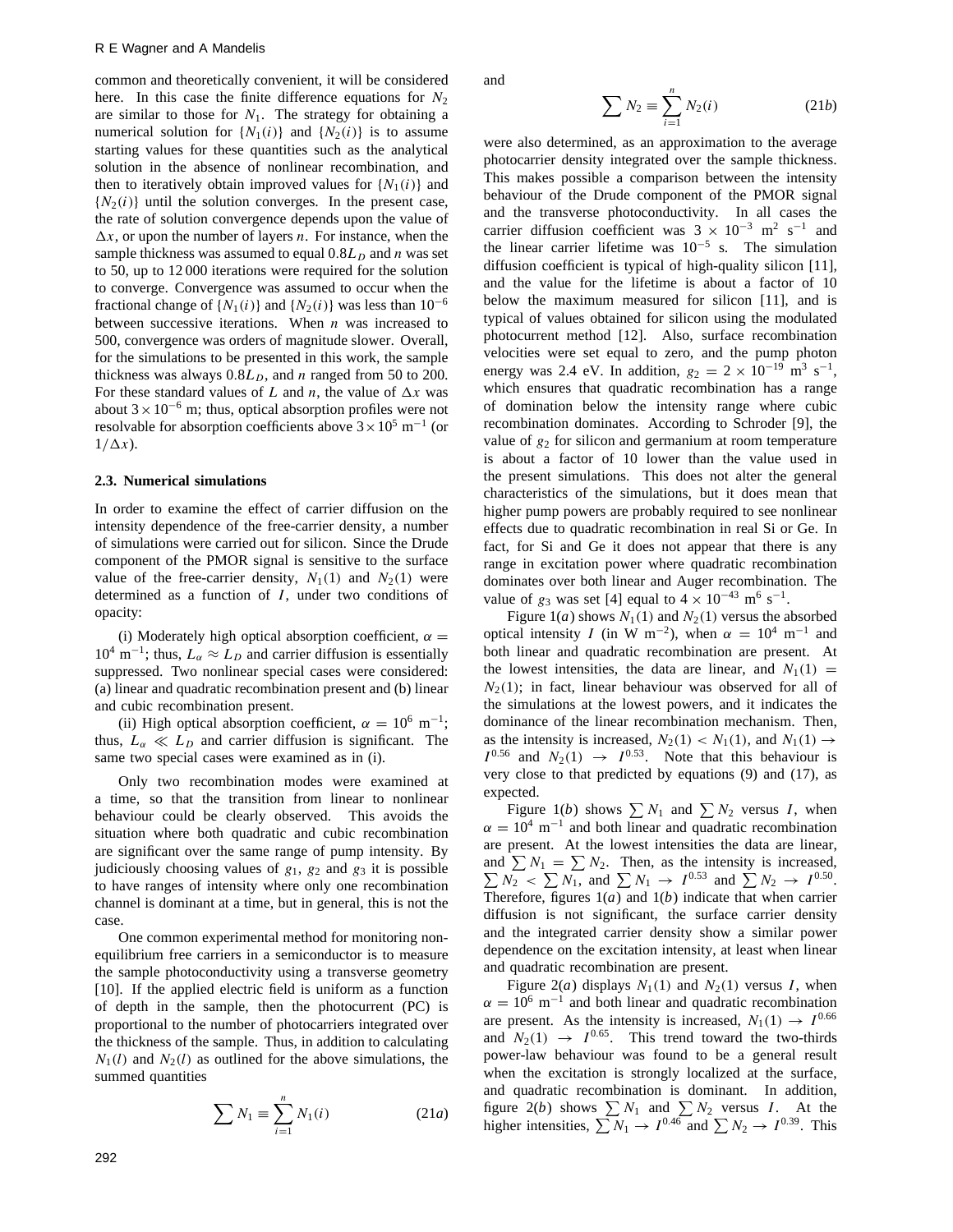

**Figure 1.** Theoretical simulation of carrier density (m<sup>−</sup>3) versus absorbed optical flux (W m<sup>−</sup>2) when both linear and quadratic recombination are present. The absorption coefficient is  $\alpha = 10^4$  m<sup>-1</sup>. (a) N<sub>1</sub> ( $\square$ ), N<sub>2</sub> ( $\square$ ); (b)  $\sum N_1$  ( $\square$ ),  $\sum N_2$  ( $\square$ ), N<sub>2</sub> ( $\square$ ), N<sub>2</sub> ( $\square$ ), N<sub>1</sub> ( $\square$ ),  $\square$ ),  $\square$ ),  $\square$  $\sum N_2$  (○). The slopes of the linear sections are represented by the quantity S. See text for other simulation parameters.



**Figure 2.** Theoretical simulation of carrier density (m<sup>−</sup>3) versus absorbed optical flux (W m<sup>−</sup>2) when both linear and quadratic recombination are present. The absorption coefficient is  $\alpha$  = 10<sup>6</sup> m<sup>-1</sup>. (a) N<sub>1</sub> ( $\square$ ), N<sub>2</sub> ( $\square$ ); (b)  $\sum N_1$  ( $\square$ ),  $\sum N_2$  ( $\square$ ), N<sub>2</sub> ( $\square$ ), N<sub>2</sub> ( $\square$ ), N<sub>1</sub> ( $\square$ ),  $\square$ ),  $\square$  $\sum N_2$  (○). The slopes of the linear sections are represented by the quantity S. See text for other simulation parameters.

result indicates that when carrier diffusion is significant, the surface carrier density and the integrated carrier density show a weaker dependence on the excitation intensity than when diffusion is neglected, at least when quadratic recombination is dominant. This is consistent with diffusive loss of carriers across the collection pathway.

In considering the situation where linear and cubic (Auger) recombination are present, figure 3(*a*) displays



**Figure 3.** Theoretical simulation of carrier density (m<sup>−</sup>3) versus absorbed optical flux (W m<sup>−</sup>2) when both linear and Auger recombination are present. The absorption coefficient is  $\alpha = 10^4$  m<sup>-1</sup>. (a) N<sub>1</sub> ( $\Box$ ), N<sub>2</sub> ( $\Diamond$ ); (b)  $\sum N_1$  ( $\Box$ ),  $\sum$  N<sub>1</sub> ( $\Box$ ),  $\sum$  N<sub>1</sub> ( $\Box$ ),  $\sum$  N<sub>1</sub> ( $\Box$ ),  $\sum$  N<sub>1</sub> ( $\Box$ ),  $\sum$  $\sum N_2$  (○). The slopes of the linear sections are represented by the quantity S. See text for other simulation parameters.

 $N_1(1)$  and  $N_2(1)$  versus *I*, when  $\alpha = 10^4$  m<sup>-1</sup>. As the intensity is increased,  $N_1(1) \rightarrow I^{0.37}$  and  $N_2(1) \rightarrow$ *<sup>I</sup>* <sup>0</sup>*.*33. These trends are consistent with the (limiting) equations (11) and (19), as expected. Furthermore, in figure 3(*b*),  $\sum N_1 \rightarrow I^{0.34}$  and  $\sum N_2 \rightarrow I^{0.32}$ . Therefore, similar results to figures 1(*a*) and 1(*b*) are confirmed; when similar results to figures  $1(a)$  and  $1(b)$  are confirmed: when carrier diffusion is not significant, the surface carrier density and the integrated carrier density show a similar power dependence on the excitation intensity.

Figure 4(*a*) displays  $N_1(1)$  and  $N_2(1)$  versus *I*, when  $\alpha = 10^6$  m<sup>-1</sup> and both linear and cubic recombination<br>are present. At the higher intensities,  $N_1(1) \rightarrow$ are present. At the higher intensities,  $N_1(1) \rightarrow I^{0.49}$  and  $N_2(1) \rightarrow I^{0.48}$  This square-root power- $I^{0.49}$  and  $N_2(1) \rightarrow I^{0.48}$ . This square-root power-<br>law behaviour was found to be a general result when law behaviour was found to be a general result when the excitation is strongly localized at the surface, and cubic recombination is dominant. Forget *et al* [4] have previously predicted a square-root dependence by obtaining an approximate analytical solution to the carrier diffusion equation (equation (5)) for a surface-localized source. The  $\sum N_1$  and  $\sum N_2$  versus *I* trends in figure 4(*b*) as the intensity is increased are  $\sum N_i \rightarrow I^{0.24}$  and  $\sum N_2 \rightarrow I^{0.25}$ intensity is increased are  $\sum N_1 \rightarrow I^{0.24}$  and  $\sum N_2 \rightarrow I^{0.06}$  This result shows that when carrier diffusion is *<sup>I</sup>* <sup>0</sup>*.*06. This result shows that when carrier diffusion is significant, the integrated carrier density exhibits a much weaker dependence on the excitation intensity than less opaque semiconductors, when nonlinear recombination is dominant. This is expected from the enhanced role of diffusion as a carrier-loss mechanism across the dark region behind the near-surface photoexcited volume.

# **3. The thermal component of ∆R**

# **3.1. Theoretical and numerical**

In order to determine the effect of nonlinear carrier recombination upon the modulated sample temperature, the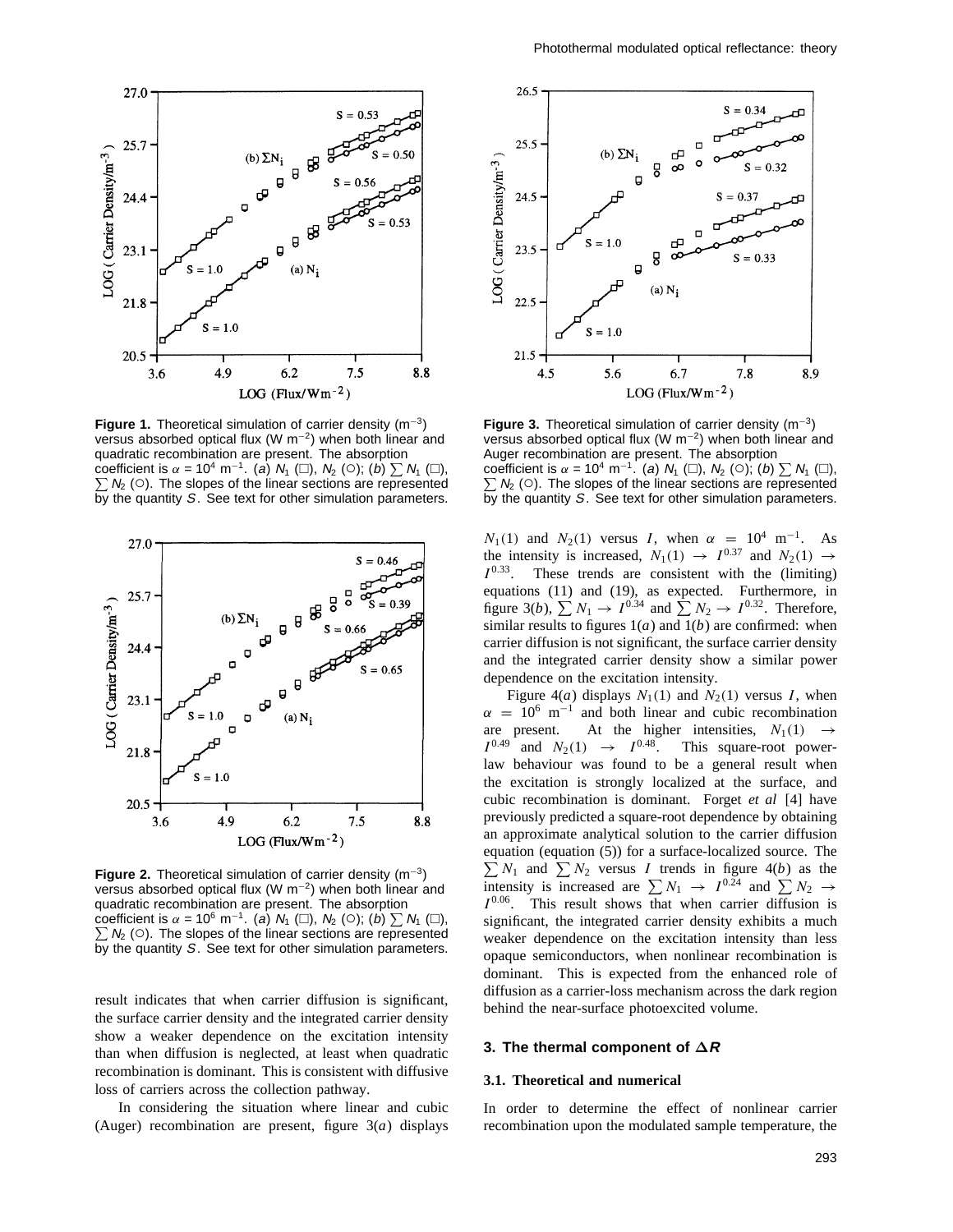

**Figure 4.** Theoretical simulation of carrier density (m<sup>−</sup>3) versus absorbed optical flux (W m<sup>−</sup>2) when both linear and Auger recombination are present. The absorption coefficient is  $\alpha = 10^6$  m<sup>-1</sup>. (a) N<sub>1</sub> ( $\Box$ ), N<sub>2</sub> ( $\bigcirc$ ); (b)  $\sum N_1$  ( $\Box$ ),  $\sum$  ( $\bigcirc$ ); (b)  $\sum N_1$  ( $\Box$ ),  $\sum$  ( $\bigcirc$ ); (b)  $\Gamma$  $\sum N_2$  (○). The slopes of the linear sections are represented  $\overline{b}$ y the quantity S. See text for other simulation parameters.

following form of the heat diffusion equation was examined [13]:

$$
\frac{\partial T}{\partial t} = \beta_s \frac{\partial^2 T}{\partial x^2} + \frac{E_g \beta_s}{k_s} [g_1(N - N_D) + g_2(N - N_0)^2
$$
  
+ 
$$
g_3(N - N_0)^3] + \frac{(h\nu - E_g)\beta_s \alpha}{k_s} \exp(-\alpha x)(1 + e^{i\omega t})
$$
(22)

where *T* is the sample temperature,  $\beta_s$  is the sample thermal diffusivity,  $E_g$  is the energy gap,  $k_s$  is the sample thermal conductivity,  $h\nu$  is the pump photon energy and  $\alpha$  is the pump absorption coefficient. Two separate  $\alpha$  is the pump absorption coefficient. heating effects are included on the right-hand side of equation (22): the first term, which contains the freecarrier density *N*, represents the heat liberated when the photocarriers recombine non-radiatively. In the case of Si and Ge, the non-radiative quantum efficiency is assumed to be 1; this is not necessarily so for other, direct-gap semiconductors. Nevertheless, the photothermal modulated optical reflectance technique is only sensitive to the nonradiative component of carrier plasma and lattice deexcitation: in the case of radiative decay, a factor equal to the non-radiative quantum yield  $(\leq 1)$  would have to multiply each term in equation (22). The second term on the right-hand-side, which is proportional to *hν*−*Eg*, represents the heat released to the sample when the hot photocarriers are thermalized immediately after they are generated by the pump photons. Here, again, the non-radiative efficiency was assumed to be unity, or the term can be multiplied by the appropriate non-radiative quantum yield factor.

In the appendix, potential nonlinear gradient-originating heating terms are discussed. Since such terms are highly nonlinear, and are strongly coupled to the carrier diffusion equation, their consideration is crucial in determining the validity of the decoupling of carrier and thermal transport equations which is assumed in an *ad hoc* manner by most authors. The results of the appendix indicate that temperature-gradient and Thomson-effect nonlinearities are not central to PMOR studies using moderate optical pump fluences, such as in the present work. Therefore, substituting

$$
T(x, t) = T_1(x) + T_2(x)e^{i\omega t}
$$
 (23)

and

$$
N(x, t) = N_0 + N_1(x) + N_2(x)e^{i\omega t}
$$
 (24)

into equation (22) yields the following equation for  $T_2$ , the first-harmonic component of *T (x, t)*:

$$
\frac{d^2 T_2}{dx^2} - i \frac{\omega}{\beta_s} T_2 = -\frac{E_g}{k_s} (g_1 N_2 + 2g_2 N_1 N_2 + 3g_3 N_1^2 N_2) \n- \frac{(h\nu - E_g)I\alpha}{k_s} \exp(-\alpha x).
$$
\n(25)

Since the recombination heating term in equation (25) is nonlinear, this equation cannot be solved exactly by analytical means; instead, an approximate analytical solution was obtained as follows. First,  $N_1(x)$  and  $N_2(x)$ were obtained by the finite difference approach discussed in section 2. Then, these quantities were used to numerically obtain the recombination heating term on the right-hand side of equation (25), and this numerical solution was then fitted to a fourth-order polynomial function which was used to represent the recombination heating term in equation (25). The resulting equation to be solved was

$$
a_1 + a_2x + a_3x^2 + a_4x^3 + a_5x^4 + E(x)
$$
  
=  $-\frac{E_g}{k_s}(g_1N_2 + 2g_2N_1N_2 + 3g_3N_1^2N_2)$  (26)

where

$$
\frac{d^2 T_2}{dx^2} - i \frac{\omega}{\beta_s} T_2 = (a_1 + a_2 x + a_3 x^2 + a_4 x^3 + a_5 x^4) - \frac{(h\nu - E_g)I\alpha}{k_s} \exp(-\alpha x)
$$
\n(27)

and  $E(x)$  is the deviation between the fourth-order<br>
polynomial and the exact numerical function. In fact polynomial and the exact numerical function. In fact, when there was a sharp gradient in the carrier density near the sample surface, it was found that it was better to fit two separate polynomial functions to the recombination heating term, one near the sample surface and one for the remainder of the sample bulk. This two-curve fit was far superior to the fit which was obtained when only one polynomial function was employed over the whole sample depth. The only disadvantage to using the two-piece polynomial function is that the calculational complexity of the problem is increased, since two extra boundary conditions are required.

With regard to boundary conditions, it was assumed that both the front and back surfaces of the sample were carrier recombination sites:

$$
\left[\frac{\mathrm{d}T_2}{\mathrm{d}x}\right]_{x=0} = \frac{-s_1 E_g}{k_s} N_2(1) \tag{28}
$$

$$
\left[\frac{\mathrm{d}T_2}{\mathrm{d}x}\right]_{x=L} = \frac{s_2 E_g}{k_s} N_2(n) \tag{29}
$$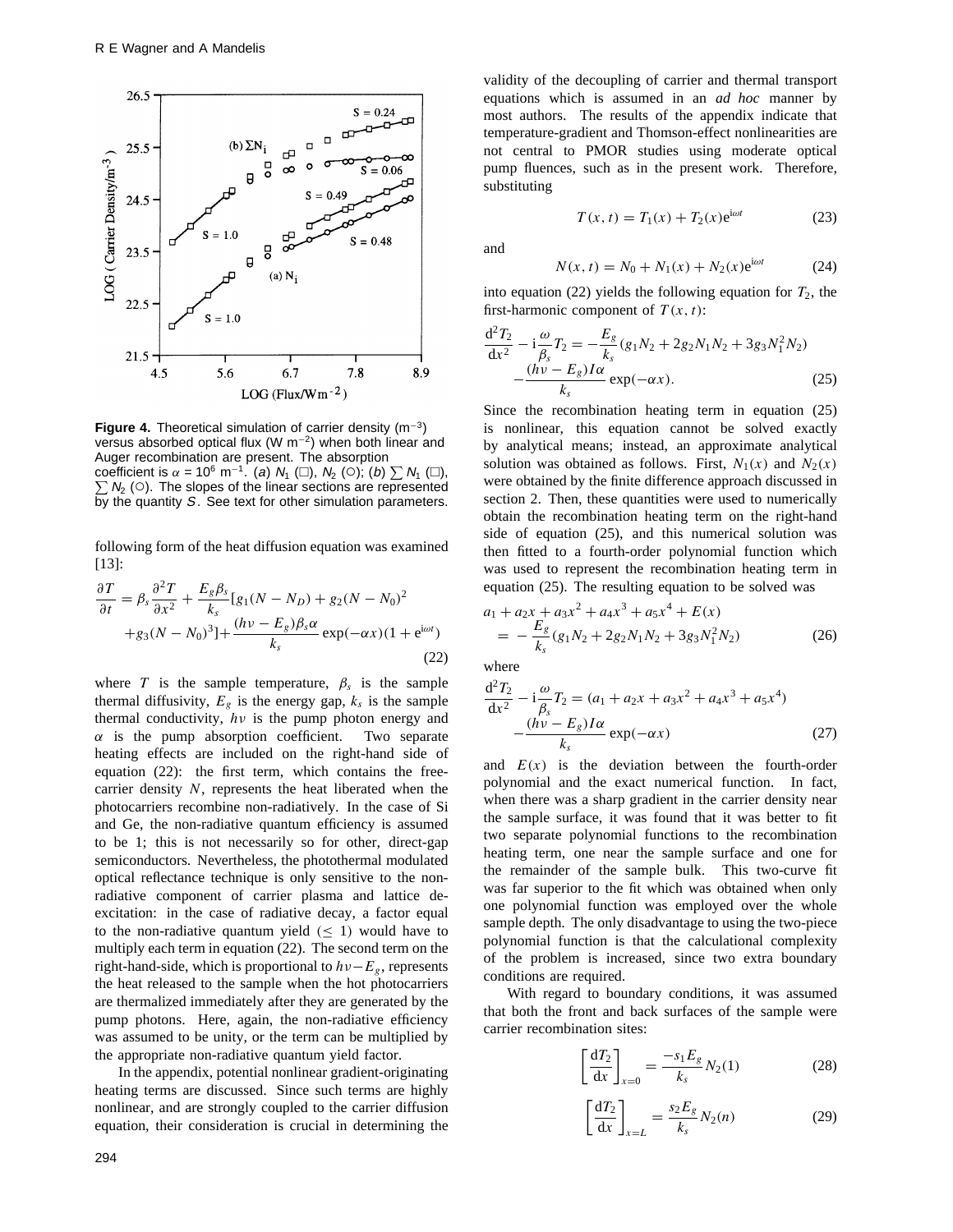where  $s_1$  and  $s_2$  are the surface recombination velocities at  $x = 0$  and  $x = L$  respectively. In addition, when the twocurve polynomial fit was employed, both the temperature and its first derivative were required to be continuous at  $x = L_p$ . With regard to choosing the value for  $L_p$  by trial and error it was found that good results were obtained when  $L_p = L/4$ , where *L* is the sample thickness.

The effect of nonlinear recombination on the intensity dependence of the modulated sample temperature was tested by performing a number of numerical simulations. The electronic simulation parameters were identical to those used in section 2 with the Drude component of the PMOR signal, and they represent typical values for silicon [11]:  $D = 3 \times 10^{-3}$  m<sup>2</sup> s<sup>-1</sup>,  $g_1 = 10^5$  s<sup>-1</sup>,  $E_g = 1.1$  eV and  $hv = 2.4$  eV. With respect to the surface recombination velocity, it was found that varying this parameter did not alter the overall intensity dependence for a given sample. The thermal properties were those typical of silicon [11]:  $\beta_s = 9.2 \times 10^{-5}$  m<sup>2</sup> s<sup>-1</sup> and  $k_s = 148$  W m<sup>-1</sup> K<sup>-1</sup>.

The first simulations were carried out with the following experimental parameters: linear and quadratic (or linear and cubic) recombination present,  $\alpha = 10^4$  or 10<sup>6</sup> m<sup>-1</sup>, and modulation frequency  $f = 1$  kHz. Under these conditions it was found that the temperature modulation amplitude was a linear function of the pump intensity. This result was somewhat surprising, since  $N_2$  showed strong sublinear behaviour over the same range of intensity. There are, however, two reasons for which nonlinear recombination does not affect the linearity of  $T_2(0)$  for silicon at 1 kHz. First, a considerable portion of the sample heating, namely the carrier thermalization component, does not depend on the effects of nonlinear recombination. Second, the thermal diffusion length,  $L_T = (2\beta/\omega)^{1/2}$ , at 1 kHz is larger than the carrier diffusion length at all pump powers; therefore, the temperature modulation was only weakly dependent on the distribution of the recombination heating. Figure 5 shows a theoretical plot of the phase lag of  $T_2(0)$ versus the pump intensity when both linear and quadratic recombination are present  $(g_1 = 2 \times 10^{-19} \text{ m}^3 \text{ s}^{-1})$ , at 1 kHz; in this case, the variation of the phase lag with intensity is a clear indication that carrier recombination has become strongly nonlinear. As the intensity is increased, the effective carrier diffusion length is decreased, and more of the recombination heating occurs close to the surface where the carriers are generated; this leads to a decrease in the phase lag of the modulated surface heating. Figure 5 also indicates that when the absorption length is of the order of the carrier diffusion length (i.e.  $\alpha = 10^4$  m<sup>-1</sup>), which yields relatively weak carrier diffusion, the phase lag of  $T<sub>2</sub>(0)$  is less sensitive to nonlinear recombination than when the optical absorption length is much shorter.

Another simulation was carried out using the parameters listed above, but the modulation frequency was raised to 10 kHz, so the thermal diffusion length was somewhat less than both the sample thickness and the carrier diffusion length. Also, it was assumed that only linear and Auger recombination were present  $(g_3 =$  $4 \times 10^{-43}$  m<sup>6</sup> s<sup>-1</sup>). Figure 6(*a*) indicates that as the intensity is raised,  $T_2(0)$  makes a transition from linearity intensity is raised,  $T_2(0)$  makes a transition from linearity<br>to a weak supralinear power law  $(I^{1.06})$ . A second feature to a weak supralinear power law *(I* <sup>1</sup>*.*<sup>06</sup>*)*. A second feature



**Figure 5.** Theoretical simulation of the phase lag of  $T_2(0)$ versus the absorbed optical flux (W m<sup>−</sup>2) for c-Si (see text for material parameters). Both linear and quadratic recombination are present, and  $f = 1$  kHz. The absorption coefficient is either ( $\Box$ ) 10<sup>4</sup> or ( $\odot$ ) 10<sup>6</sup> m<sup>-1</sup>.

of figure  $6(a)$  is that it also shows the intensity dependence of  $T_2(0)$  under the assumption that  $E_g = 2.4$  eV, so there is no thermalization heating and all of the sample heating is due to recombination. As the intensity is increased, the effective carrier lifetime decreases, where the effective lifetime under Auger recombination is based on equation (5):  $\tau_{Auger} = g_3 N_1^2$ . Eventually very little carrier diffusion occurs because the Auger lifetime is carrier diffusion occurs because the Auger lifetime is too short, and the recombination heating becomes very similar in spatial distribution to thermalization heating; thus,  $T_2(0)$  becomes identical to that obtained when  $E_g =$ <sup>1</sup>*.*1 eV, which is the actual situation for Si. In this limit, the increasingly surface-localized character of the non-radiative recombination becomes responsible for the observed supralinear power law.

Figure 6(*b*) shows the phase lag data corresponding to the amplitude data of figure  $6(a)$ . It gives further evidence that when Auger recombination is significant, the phase lag becomes smaller as the pump intensity is increased, because the heat generation distribution is moved closer to the sample surface. It should be emphasized that the phase changes are due to the lifetime-sensitive recombination heating effect.

The above simulations for  $T_2(0)$  clearly indicate that even under the strongest nonlinear recombination conditions, the modulated surface temperature is only a weak supralinear function of the pump intensity, for onedimensional diffusion. In addition, it can be stated that the supralinear effects are increased when the modulation frequency is increased, due to the decrease in the thermal diffusion length.

It can be mathematically shown that when carrier diffusion effects are weak, the recombination heating effect does not induce a significant nonlinearity in the dependence of  $T_2(0)$  on *I*. From equation (25), the quadratic recombination heating term is proportional to  $S_2 \equiv 2g_2N_1N_2$ . When quadratic recombination is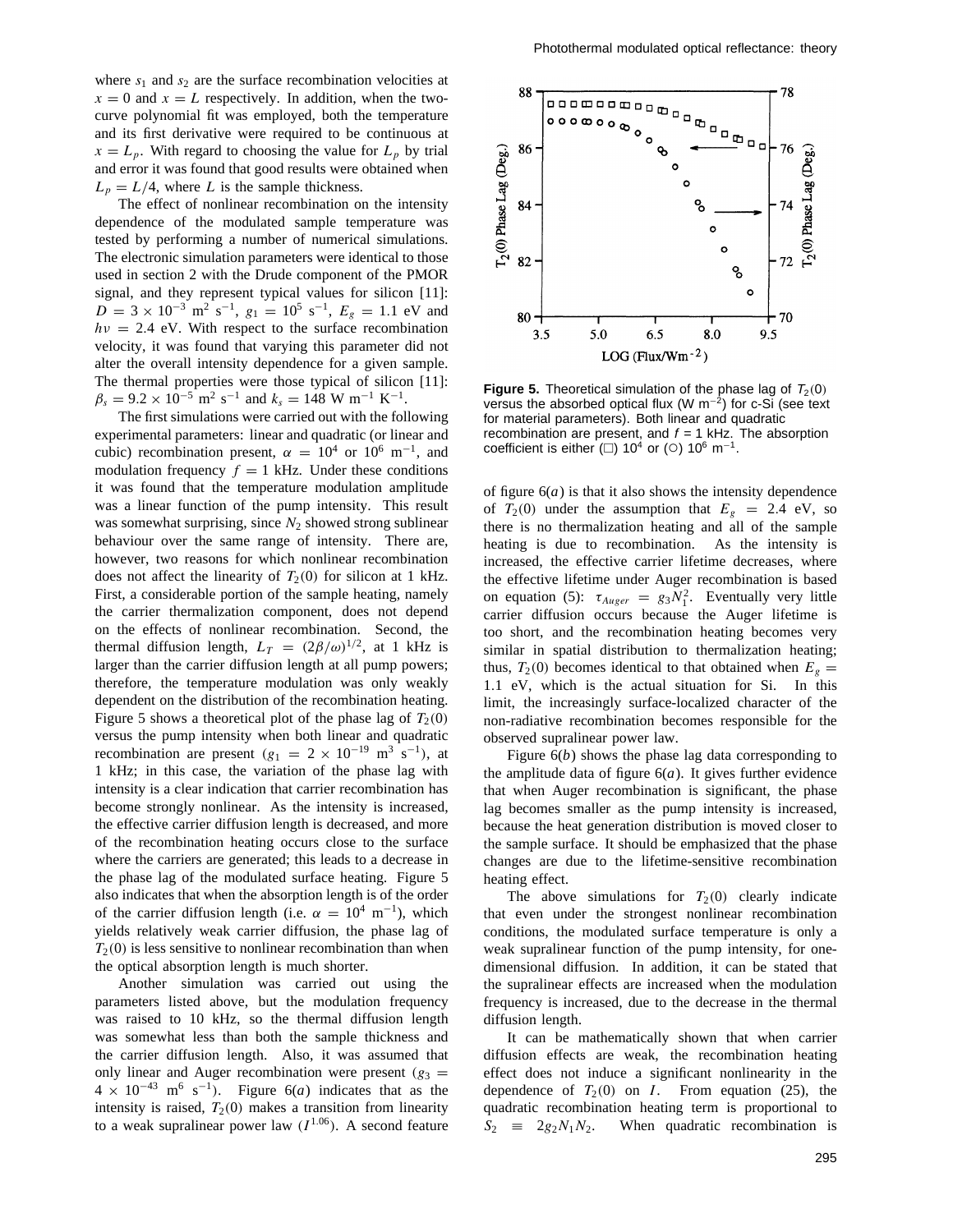

**Figure 6.** Theoretical simulation of (a) the amplitude and (b) phase lag of  $T_2(0)$  versus the absorbed optical flux (W) m<sup>−2</sup>), for c-Si (see text for material parameters). Both linear and Auger recombination are present,  $f = 10$  kHz and  $\alpha = 10^6$  m<sup>-1</sup>. The pump photon energy is 2.4 eV, and the energy gap is ( $\circ$ ) 1.1 eV or ( $\Box$ ) 2.4 eV. The slope of the linear section of the 1.1 eV curve is represented by the quantity S.

dominant, and under weak carrier diffusion conditions,  $N_1 = (S(x)/g_2)^{1/2}$  (equation (9)) and  $N_2 = (S(x)/g_2)^{1/2}/2$ (equation (17)). Thus,  $S_2 = S(x)$ , which is a linear function of the pump intensity. Likewise, the Auger recombination heating term is proportional to  $S_3 \equiv 3g_3N_1^2/N_2$ . When Auger recombination is dominant, in the zero carrier diffusion limit,  $N_1 = (S(x)/g_3)^{1/3}$  (equation (11)), and  $N_2 = (S(x)/g_3)^{1/3}/3$  (equation (19)). Thus,  $S_3 = S(x)$ . These analytical results indicate that even in the presence of strong nonlinear recombination, the modulated surface temperature should be a linear function of the pump

intensity when carrier diffusion is weak, which occurs when the optical absorption length is longer than the carrier diffusion length. In order to isolate effects due to nonlinear recombination, carrier transport was assumed to be independent of the sample temperature; in fact, the present treatment can be readily altered to include the effect of sample temperature upon carrier transport [14].

## **4. Conclusions**

The behaviour of the thermal/Drude PMOR effect has been modelled for the situation where carrier recombination is both linear and quadratic or cubic in the carrier density. The one-dimensional nonlinear carrier diffusion equation was solved using a finite-difference technique. The finite difference solution for  $\Delta N$  is quite rigorous, and its only limitation is that one cannot resolve optical absorption when the absorption depth is less than  $\Delta x$ , the thickness of the discretized layers in the sample.

Using the same finite-difference approach, it was found that when nonlinear recombination dominates over linear recombination, the fundamental-frequency modulated carrier density at the surface,  $N_2(1)$ , has a sublinear dependence on the excitation intensity  $I(N_2 \propto I^{\varepsilon}, \varepsilon$ <sup>1</sup>*)*. The exponent *ε* was found to depend on several factors: on the nature of the recombination mechanism (quadratic or cubic) and on the importance, or not, of carrier diffusion. For example, when the optical absorption depth is greater than the carrier diffusion length, carrier diffusion is relatively weak and a larger value of *ε* is obtained than when the optical absorption length is much less than the carrier diffusion length, consistent with a diffusive carrierloss mechanism.

The thermal component of the PMOR signal was also investigated by determining the modulated sample temperature in the presence of nonlinear recombination. The recombination heating term in the heat diffusion equation was represented by a two-curve fourth-degree polynomial function, allowing the one-dimensional heat diffusion equation to be solved analytically. The solution of the heat diffusion equation was not given explicitly, but it can be obtained in a straightforward manner. Simulations of the modulated surface temperature  $T_2(0)$  indicated that even in the presence of strong nonlinear recombination,  $T_2(0)$  should only have a weak supralinear dependence on the excitation power. On the other hand, the phase lag appears to be much more sensitive to the presence of nonlinear recombination. It is possible to stay within the linear recombination regime by utilizing a low excitation power, but even so, diagnostic tests must be carefully performed in order to confirm that linear recombination is indeed dominant.

## **Acknowledgments**

The authors wish to acknowledge partial support of this project by the Natural Sciences and Engineering Research Council of Canada through a Collaborative Research Grant.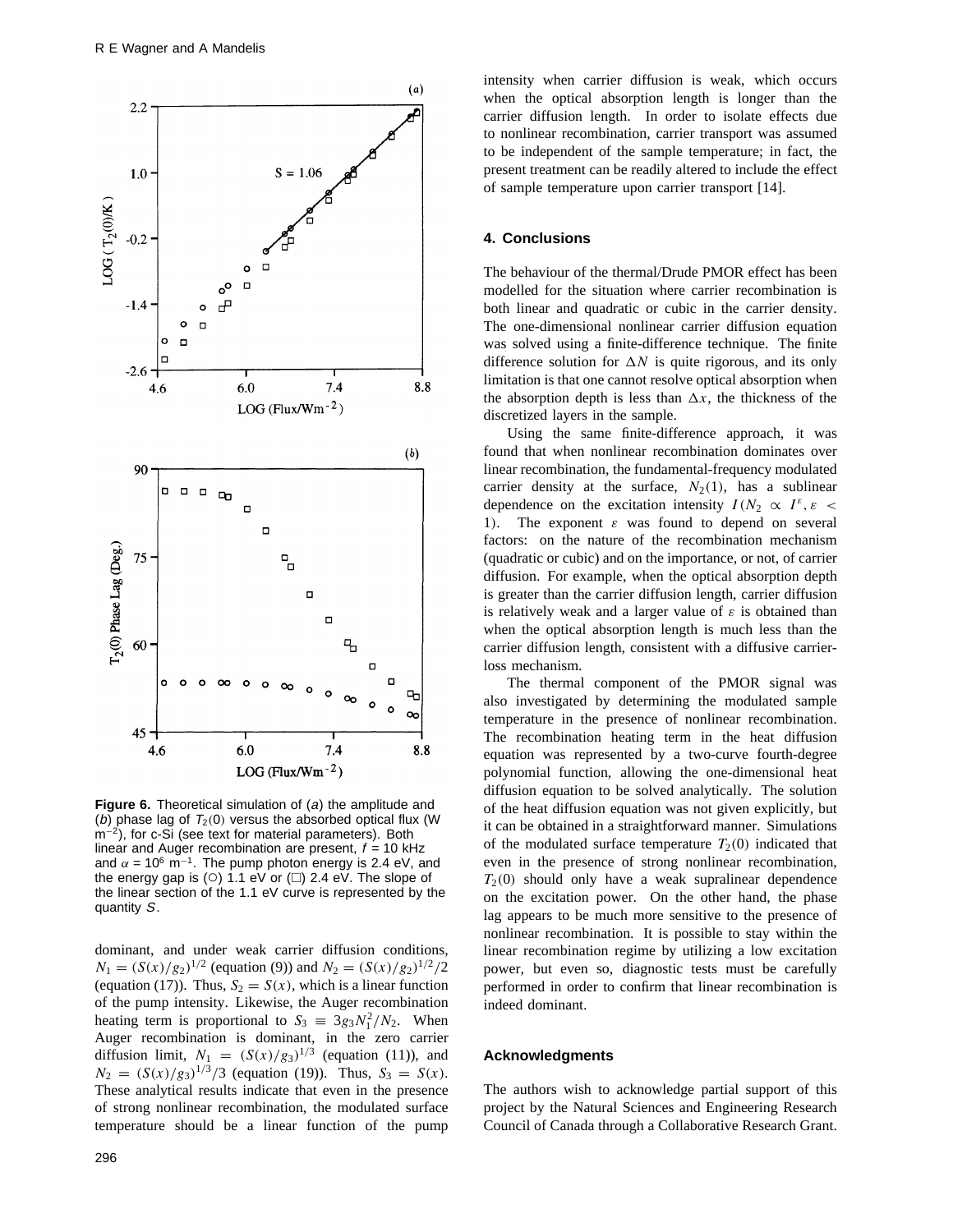# **Appendix: Nonlinear gradient-originating effects on the decoupling of the carrier and heat diffusion equations**

The various effects which may potentially contribute to the nonlinear intensity dependence of the PMOR signal, besides nonlinear carrier recombination, can be obtained by examining the equations normally used to model the modulated temperature and carrier density. In general, four coupled partial differential equations must be solved simultaneously to determine the modulated temperature and carrier density: the electron and hole diffusion equations, the Poisson equation, and the heat diffusion equation [14, 15].

The 1D hole diffusion equation is

$$
\frac{\partial p}{\partial t} = \frac{-(p - p_0)}{\tau} + S(x, t) - \frac{\nabla \cdot J_h}{e}
$$
 (A.1)

where  $p$  is the hole density,  $p_0$  is the equilibrium hole density,  $S(x, t)$  is the generation term and  $J_h$  is the hole current density. Likewise, the 1D electron diffusion equation is

$$
\frac{\partial n}{\partial t} = \frac{-(n-n_0)}{\tau} + S(x, t) + \frac{\nabla \cdot J_e}{e}
$$
 (A.2)

where *n* is the electron density,  $n_0$  is the equilibrium electron density and  $J_e$  is the electron current density.

The current densities are given by

$$
J_h = e\mu_h p\xi - eD_h \frac{\partial p}{\partial x} - r_h p \frac{\partial T}{\partial x}
$$
 (A.3)

and

$$
J_e = e\mu_e n \xi + eD_e \frac{\partial n}{\partial x} - r_e n \frac{\partial T}{\partial x}
$$
 (A.4)

where  $\xi$  is the electric field and  $r_h$  and  $r_e$  are [14]:

$$
r_h = \mu_h \left( e Q_h + \frac{\partial E_g}{\partial T} \right) \tag{A.5}
$$

and

$$
r_e = \mu_e \left( e Q_e - \frac{\partial E_g}{\partial T} \right) \tag{A.6}
$$

where  $Q_h$  is the hole thermopower and  $Q_e$  is the electron thermopower.

Finally, the Poisson equation is

$$
\frac{\partial \xi}{\partial x} = \frac{p(x) - n(x)}{\varepsilon \varepsilon_0}.
$$
 (A.7)

The following assumptions were made in order to obtain equations (A.1), (A.2) and (A.7):

(i) No carrier trapping occurs, so the electrons and holes have the same lifetime *τ* .

(ii) Electrons and holes are generated at the same rate  $S(x, t)$ , which is reasonable for band-to-band optical excitation.

(iii) In equation (A.7), trapped immobile charges were neglected.

In order to estimate the relative importance of the various terms which comprise  $\nabla \cdot J_h$  in equation (A.1) and *∇·Je* in equation (A.2), the following carrier/heat diffusion problem will be modelled. A semiconductor is illuminated with a modulated, strongly absorbed, uniform beam of light. There are no externally applied electric fields and no built-in electric field at the surface;  $D_e = D_h = D$ , so no Dember field is created. The carrier lifetime is constant. Finally, the carriers are assumed to be generated via a localized surface source, and the sample heating also occurs via a localized surface source.

Since the pump beam is modulated at an angular frequency *ω*, let

$$
p(x) = p_0 + p_1(x) + p_2(x)e^{i\omega t}
$$
 (A.8)

$$
n(x) = n_0 + n_1(x) + n_2(x)e^{i\omega t}
$$
 (A.9)

and

$$
T(x, t) = T_1(x) + T_2(x)e^{i\omega t}.
$$
 (A.10)

Under these assumptions, it is possible to evaluate the *∇ · J* terms of equations (A.1) and (A.2). Employing equations (A.3) and (A.4) it can be shown that when the field *ξ* is zero

$$
\nabla \cdot J_h = -eD \frac{\partial^2 p}{\partial x^2} - r_h \frac{\partial p}{\partial x} \frac{\partial T}{\partial x} - r_h p \frac{\partial^2 T}{\partial x^2}
$$
 (A.11)

and

$$
\nabla \cdot J_e = eD \frac{\partial^2 n}{\partial x^2} - r_e \frac{\partial n}{\partial x} \frac{\partial T}{\partial x} - r_e n \frac{\partial^2 T}{\partial x^2}.
$$
 (A.12)

If equations (A.9) and (A.10) are substituted into (A.12), the first harmonic component can be isolated:

$$
(\nabla \cdot J_e)_{\omega} = e D \frac{\partial^2 n_2}{\partial x^2} - r_e \frac{\partial n_1}{\partial x} \frac{\partial T_2}{\partial x}
$$
  
\n
$$
-r_e \frac{\partial n_2}{\partial x} \frac{\partial T_1}{\partial x} - r_e (n_0 + n_1) \frac{\partial^2 T_2}{\partial x^2} - r_e n_2 \frac{\partial^2 T_1}{\partial x^2}.
$$
 (A.13)  
\nEquation (A.13) contains two distinct components, one

of which is independent of temperature gradients (termed *D*<sub>1</sub>) and one related to temperature gradients (termed *<sup>D</sup>*2). Using the standard solution to the 1D excess carrier diffusion equation [7]

$$
\frac{\partial^2 n_2}{\partial x^2} - \left(\frac{1}{D\tau} + \frac{i\omega}{D}\right) n_2 = 0 \tag{A.14}
$$

for  $n_2$  in equation  $(A.9)$  under oscillatory surface photocarrier generation

$$
n_2(x) = \frac{I_0}{2} (\tau/D)^{1/2} \exp[-x/(D\tau)^{1/2}] \tag{A.15}
$$

it is possible to write an explicit relation for  $D_1$  at  $x = 0$ :

$$
D_1(x=0) = e^{\frac{I_0}{2}} \frac{1}{(Dt)^{1/2}}.
$$
 (A.16)

Similarly, using the 1D heat diffusion equation under oscillatory surface heat generation of intensity  $I_0$ 

$$
\frac{\partial^2 T_2}{\partial x^2} - \left(\frac{i\omega}{\beta}\right) T_2 = 0 \tag{A.17}
$$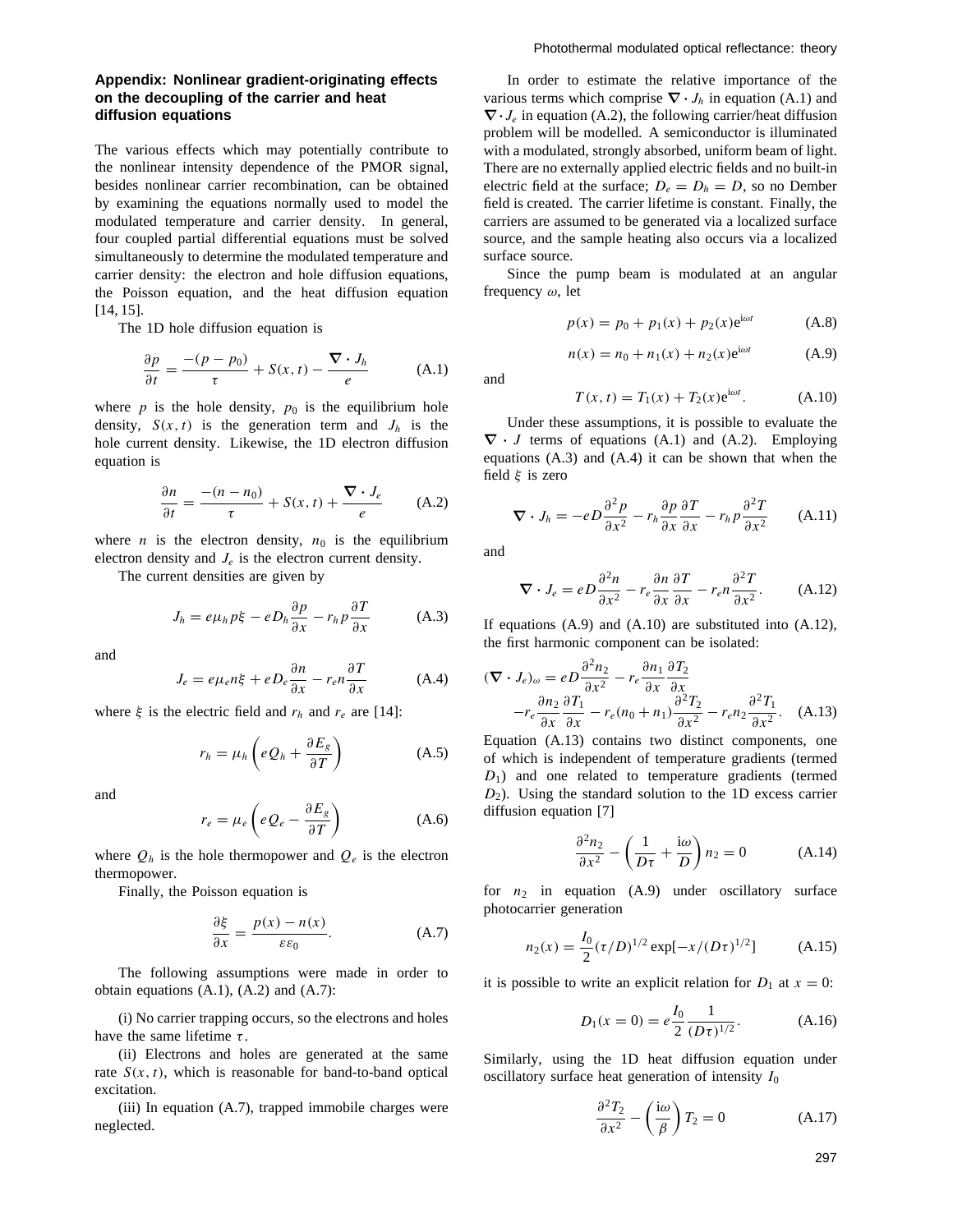with the solution

$$
T_2(x) = \frac{h\nu I_0(1 - i)}{4k} \left(\frac{2\beta}{\omega}\right)^{1/2} \exp[-(1 + i)(\omega/2\beta)^{1/2}x] \tag{A.18}
$$

it is possible to write an explicit relation for  $D_2$  at  $x = 0$ , by use of equations (A.13), (A.16) and (A.18):

$$
D_2(x=0) = \frac{-r_e h v I_0^2}{2k} \times \left\{ \frac{1}{D} + \left[ \frac{n_0}{I_0} + \frac{1}{2} \left( \frac{\tau}{D} \right)^{1/2} \right] \frac{1+i}{2} \left( \frac{2\omega}{\beta} \right)^{1/2} \right\}
$$
 (A.19)

where  $I_0$  is the photon flux impinging on the surface of the semiconductor. In order to compare  $D_1$  and  $D_2$ , various material and experimental parameters must be known. For highly focused laser beams (radius <sup>∼</sup> a few *µ*m), typical values of  $I_0$  for Ge and Si are approximately  $10^{27}$  s<sup>-1</sup> m<sup>-2</sup>. The values of  $r_e$  for Ge and Si can be obtained from the literature [11]. Finally, the values for  $n_0$  and  $p_0$  can be calculated from knowledge of the resistivity and mobility.

For typical low-resistivity Si and Ge, at a frequency of 100 Hz, it is found that  $D_2 > D_1$ ; this means that near the sample surface, the temperature-gradient effect can be more important than the density-gradient effect in determining the transport of carriers in the sample. This result may complicate the analysis because, when the temperaturegradient effect is included in the carrier diffusion equation, the two equations become strongly coupled. Furthermore, the temperature-gradient effect contributes to the nonlinear intensity dependence of the photocarrier density.

In the PMOR case with superbandgap optical excitation, it is believed that nonlinear recombination plays a more prominent role in influencing the photocarrier density than carrier diffusion effects related to temperature gradients, and this seems to be borne out by the PC data [12]. When the PMOR signal is dominated by the temperature modulation component, neglecting the temperature-gradient effect in the carrier diffusion equation may not be as significant a problem. In experiments where the pump photon energy is much larger than the bandgap, only a fraction of the sample heating is influenced by the carrier diffusion behaviour. A method for attenuating the temperature-gradient phenomenon is to lower the pump intensity, since the temperature gradient effect grows quadratically with intensity. A second method for minimizing the temperature gradient effect is to decrease the absorption coefficient of the pump beam, since a weakly absorbed beam generates a weak temperature gradient.

There is another gradient-originating thermoelectric heat source in semiconductors, which is usually neglected, namely the Thomson effect. It arises with the evolution of heat as an electrical current traverses a temperature gradient in a material [16]. In order to estimate the significance of the Thomson effect in PMOR studies, expressions can be written for the various heat sources in a photoexcited semiconductor.

The *first heat source* is due to thermalization of hot electrons and hot holes. From equation (28), this heat source is

$$
F_1(x, t) = \frac{\beta_s}{k_s} (h\nu - E_g) \alpha e^{-\alpha x} \frac{I_0}{2} (1 + e^{i\omega t}).
$$
 (A.20)

At the sample surface, the first-harmonic component of *<sup>F</sup>*<sup>1</sup> is

$$
F_{1,\omega}(x=0) = \frac{\beta_s}{k_s}(h\nu - E_g)\alpha \frac{I_0}{2}.
$$
 (A.21)

The *second heat source* is due to band-to-band carrier recombination. Assuming a constant carrier lifetime *τ* , from equation (22) this heat source can be written as

$$
F_2(x, t) = \frac{\beta_s}{k_s} E_g \frac{N(x, t) - N_0}{\tau}.
$$
 (A.22)

Substituting equation (A.9) into (A.22) yields

$$
F_2(x,t) = \frac{\beta_s}{k_s} E_g \frac{n_1(x) + n_2(x)e^{i\omega t}}{\tau}.
$$
 (A.23)

At the sample surface, the first-harmonic component of  $F_2$ is

$$
F_{2,\omega}(x=0) = \frac{\beta_s}{k_s} E_g \frac{I_0}{2} \frac{1}{(D\tau)^{1/2}}.
$$
 (A.24)  
Finally, the *third heat source* (the Thomson heat) can

be written as [16]

$$
F_3(x,t) = \frac{\beta_s}{k_s} \langle T \rangle \frac{\partial T}{\partial x} \left( \frac{\mathrm{d}Q_e}{\mathrm{d}T} J_e + \frac{\mathrm{d}Q_h}{\mathrm{d}T} J_h \right) \tag{A.25}
$$

where the first term in the round brackets is associated with the electron current, and the second term is associated with the hole current.  $\langle T \rangle$  denotes the average temperature of the sample. In a semiconductor with no externally applied fields, at open circuit, the total current density  $J_e + J_h$  is approximately zero at all times, due to the Dember effect [8]. Therefore,  $J_h \approx -J_e$ , and equation (A.25) can be written as

$$
F_3(x,t) = \frac{\beta_s}{k_s} \langle T \rangle \left( \frac{\mathrm{d}Q_e}{\mathrm{d}T} - \frac{\mathrm{d}Q_h}{\mathrm{d}T} \right) \frac{\partial T}{\partial x} J_e. \tag{A.26}
$$

For simplicity, the following definition can be used:

$$
f_3 \equiv \frac{\beta_s}{k_s} \langle T \rangle \left( \frac{\mathrm{d}Q_e}{\mathrm{d}T} - \frac{\mathrm{d}Q_h}{\mathrm{d}T} \right). \tag{A.27}
$$

Thus

$$
F_3(x,t) = f_3 \frac{\partial T}{\partial x} J_e.
$$
 (A.28)

Substituting equation (A.4) into (A.28), with  $\xi = 0$ , yields

$$
F_3(x,t) = f_3 \frac{\partial T}{\partial x} \left( eD \frac{\partial n}{\partial x} - r_e n \frac{\partial T}{\partial x} \right).
$$
 (A.29)

Overall, using the carrier [7] and heat [4] flux boundary conditions at  $x = 0$ , the first harmonic of equation (A.29) can be shown to be

$$
F_{3,\omega}(x=0) = f_3 \frac{h\nu}{2k} I_0^2 \left\{ e - r_e \frac{h\nu}{2k} \left[ \frac{3}{2} I_0 \left( \frac{\tau}{D} \right)^{1/2} + 2n_0 \right] \right\}.
$$
\n(A.30)

When typical experimental parameters for Ge and Si are used to estimate the values of the three heating sources discussed above, it is found that the largest heating effect is due to hot-carrier thermalization, equation (A.21), as expected. Somewhat surprisingly, the Thomson component, equation (A.30), is found to be only two orders